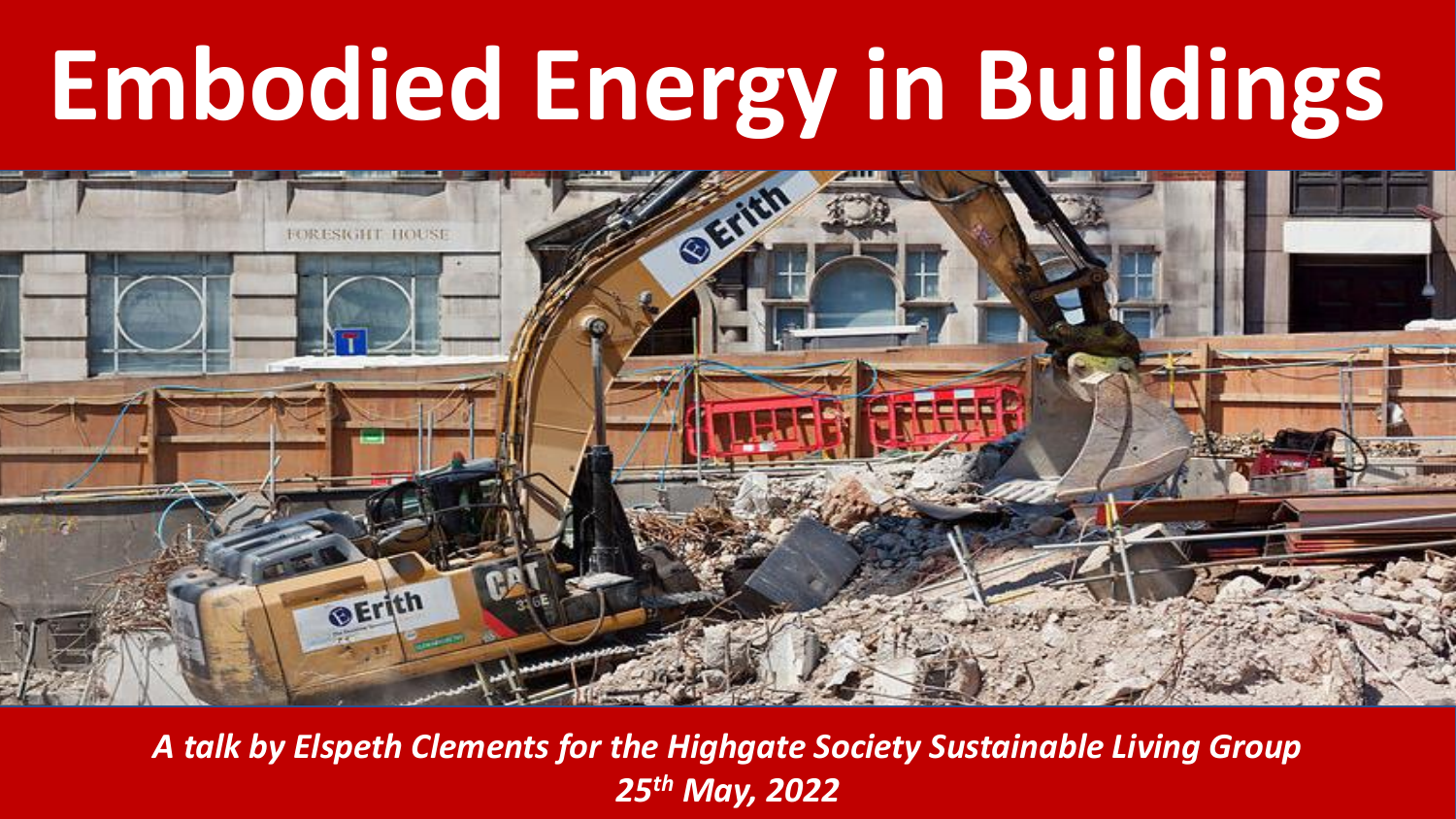### WHAT IS EMBODIED ENERGY IN BUILDINGS?

It is the energy of the demolition of the existing structure and the construction of its replacement. It is split into:

- Initial embodied energy energy consumed to construct a building.
- Recurring embodied energy energy expended to maintain or repair building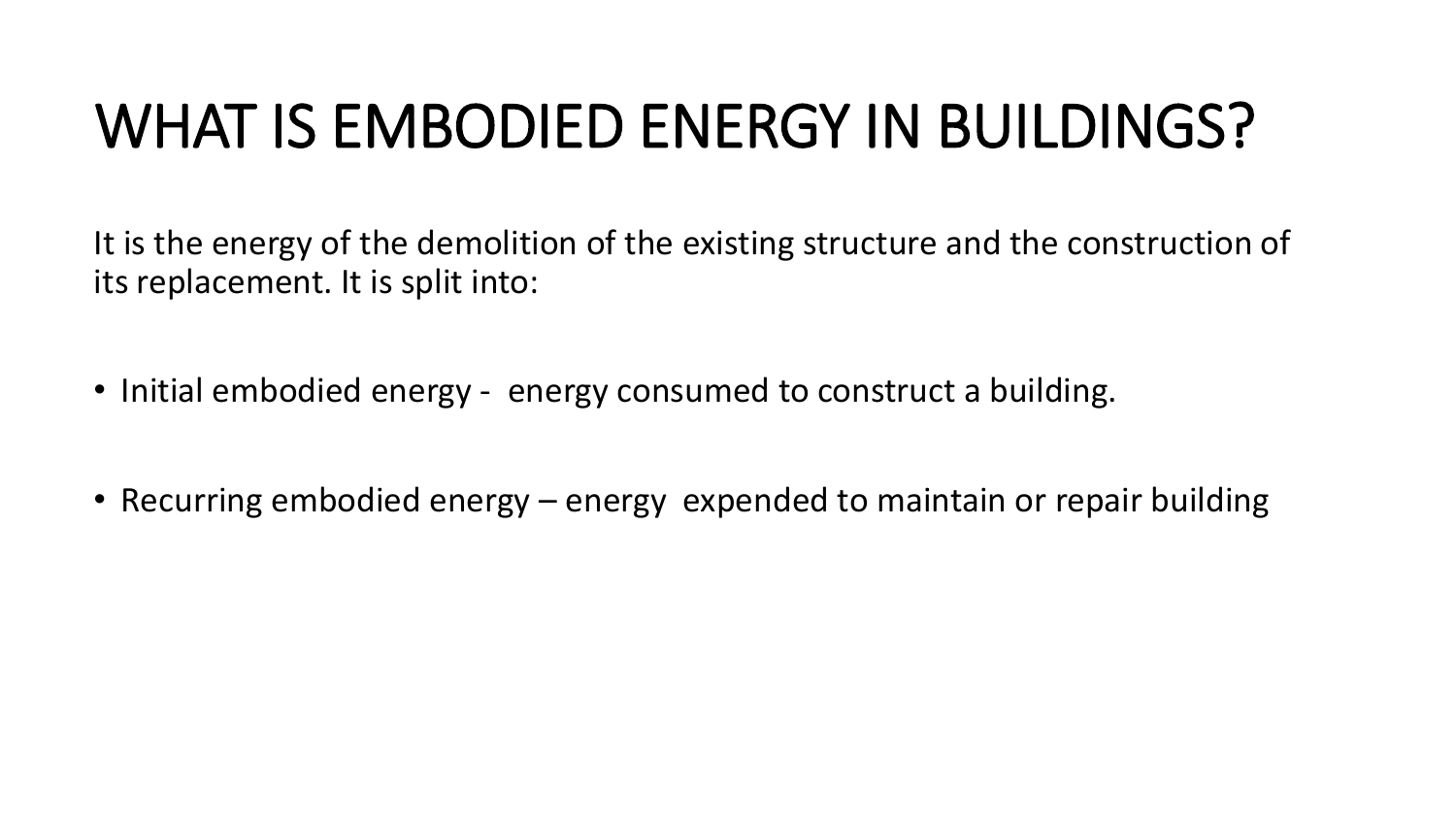## WHAT DOES EMBODIED ENERGY INCLUDE? (It is relatively 'invisible')

- Extraction and processing of raw materials,
- Manufacturing of construction materials,
- Transportation
- Distribution,
- Assembly
- Construction
- Ongoing repair and maintenance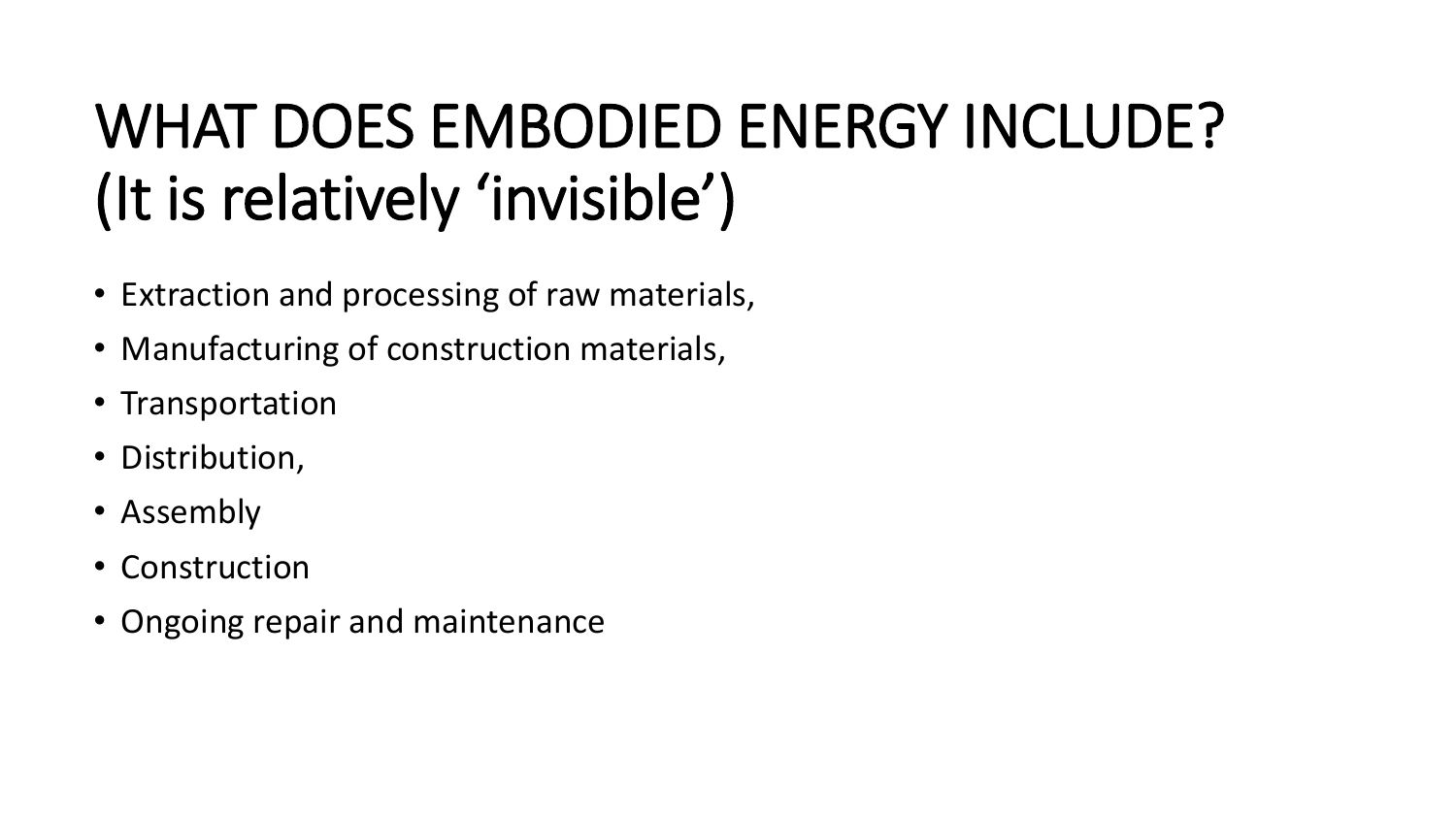## WHY IS THIS A PROBLEM FOR CONSTRUCTION?

- 11% of CO2 of global emissions are the result of embodied energy in construction
- Global building stock expected to double by 2050
- Initial embodied energy will be responsible for 50% of construction footprint
- By 2050, global building stock is expected to double in size.
- Upfront carbon released will be responsible for half of the entire carbon footprint of new construction
- Therefore, the built environment sector has a vital role to play in responding to the climate emergency, and addressing upfront carbon is a critical and urgent focus.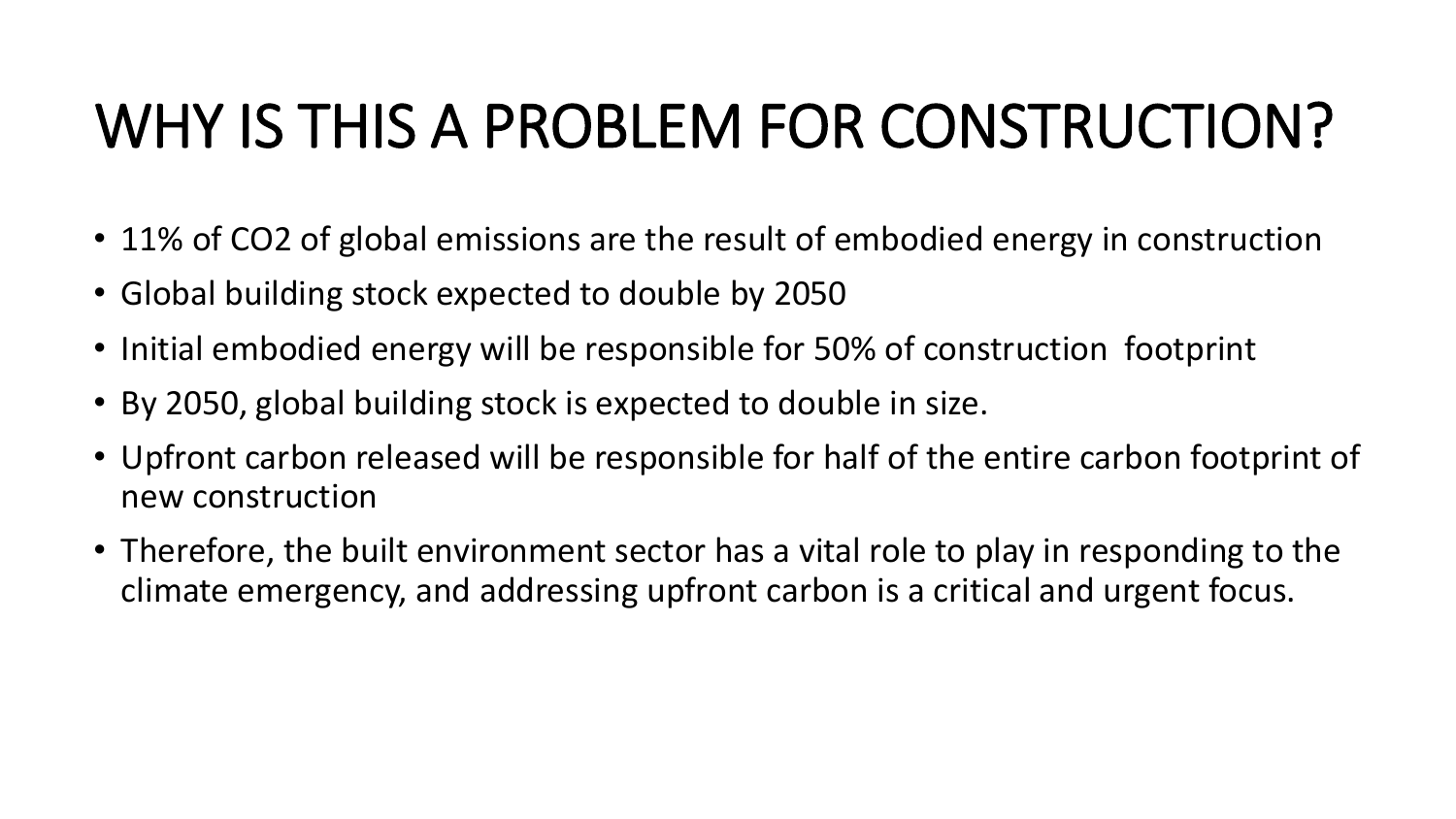### CURRENT POLICIES TO FIX IT

• Short answer – not a lot – **an overlooked policy**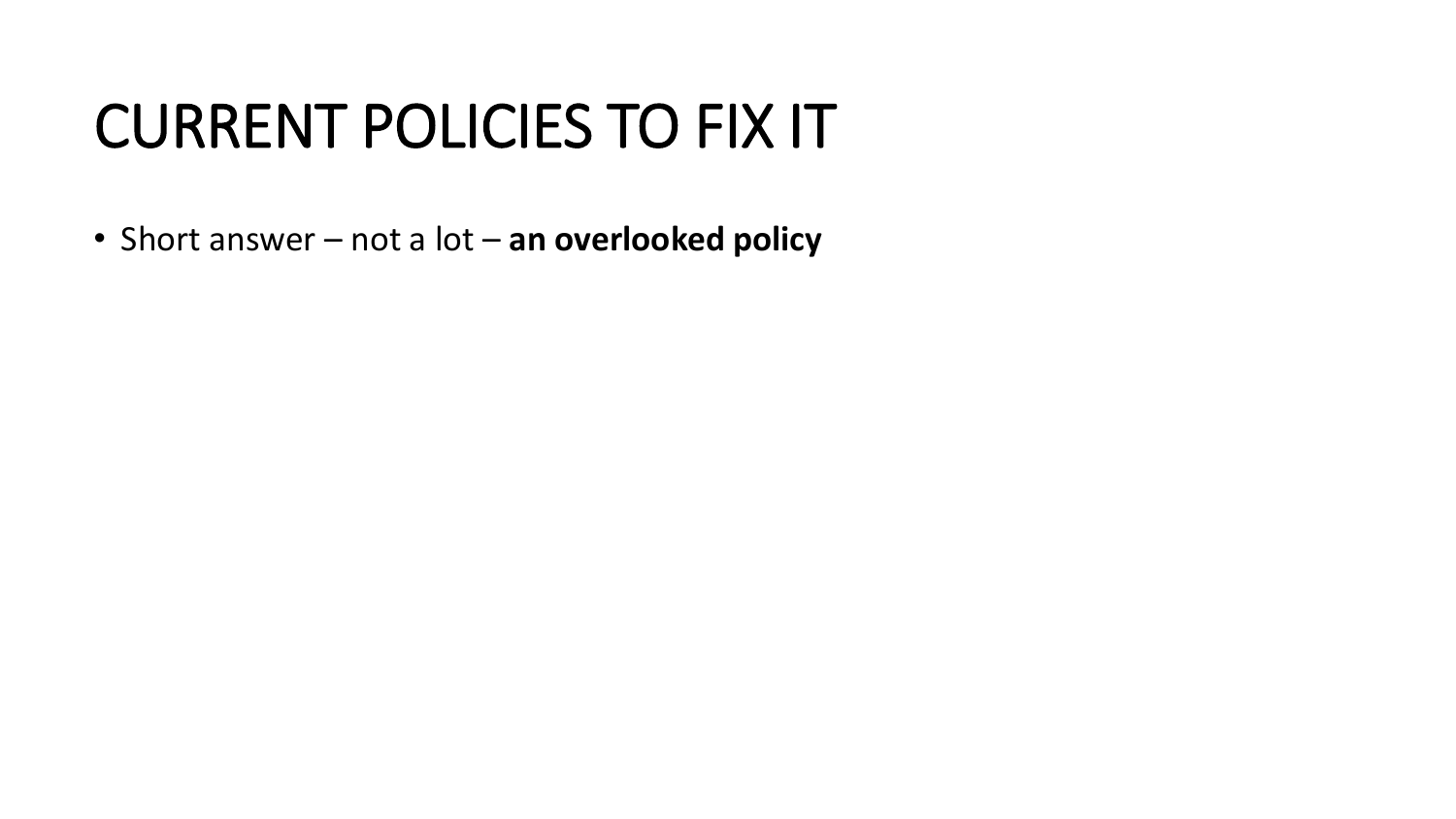# CURRENT POLICIES ON EMBODIED ENERGY

#### **UK Government**

• Nothing to monitor or regulate embodied energy currently

#### **London Plan**

• Whole life cycle carbon policy (WLC) policy exists and include embodied energy but only for referred building

#### **Haringey**

• " preferable that buildings are adapted with viable interventions in order to improve their energy performance "

#### **Camden**

• Embodied energy not included in Carbon Descent dataset

#### **Highgate Neighbourhood Plan**

• Anything on embodied energy removed as it did not align with local plans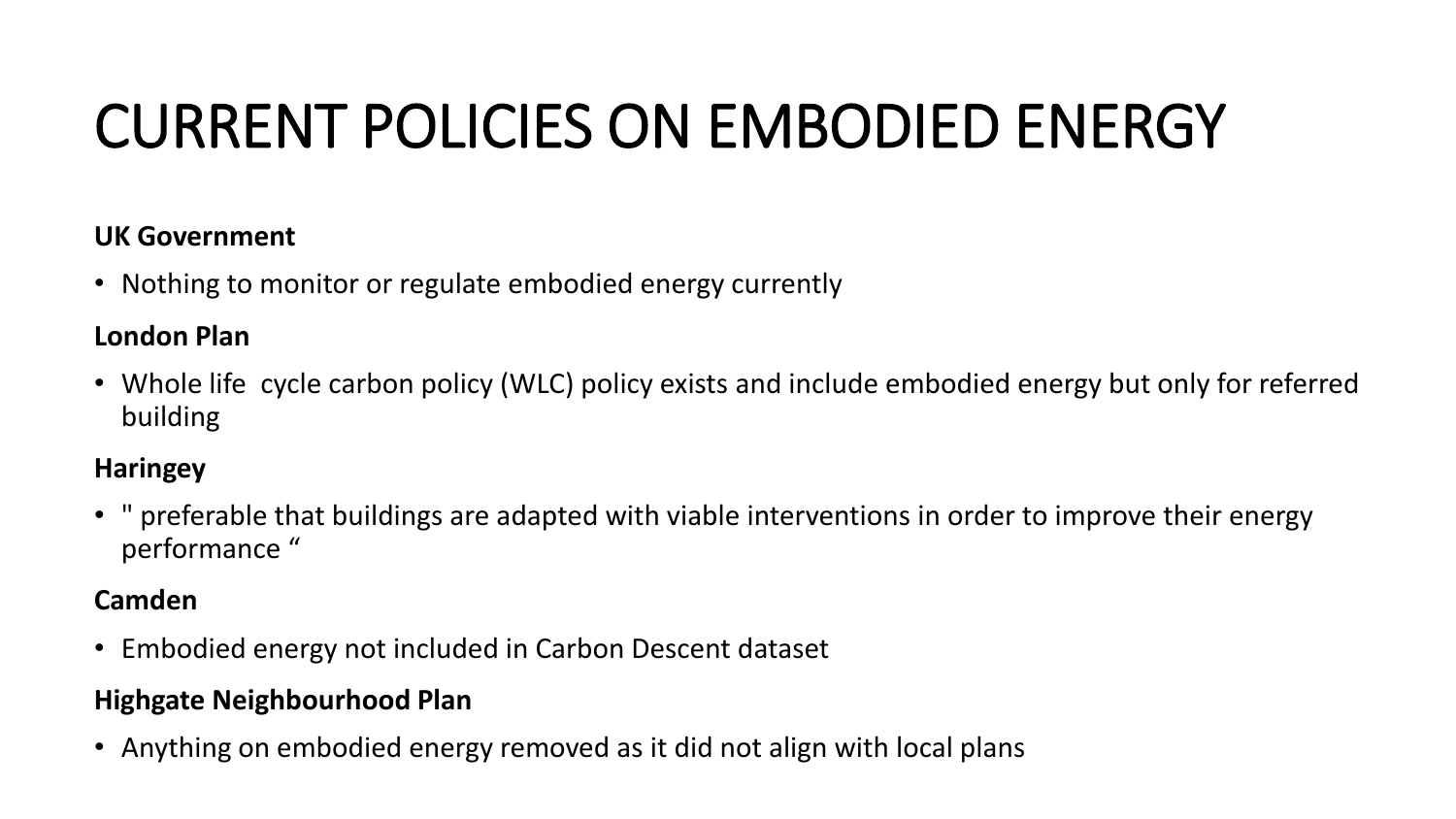### HIGH PROFILE CASES

Demolition and rebuild of the existing 1929 M&S on Oxford Street



Cllr. Geoff Barraclough, voting against the scheme, told fellow committee members:

*"There will be 39,500 tonnes of carbon in the building of this new construction….. which would require 2.4 million trees to offset. You can't get 2.4 million trees on top of the new building. Just to put that 39,500 tonnes of carbon in context, last week the council announced that we are going to spend £17 million to retrofit all of our building to save 1,700 tonnes of carbon every year. And so this is 23 years of what we have just saved as a council, going into one building.'*

- Demolition and rebuild of the existing 1929 building **approved** by Westminster City Council in November 2021
- Referred to GLA who are content the "carbon footprint had been considered".
- Currently with Department for Levelling Up, Housing and Communities which has blocked the demolition until ministers can scrutinise the plans.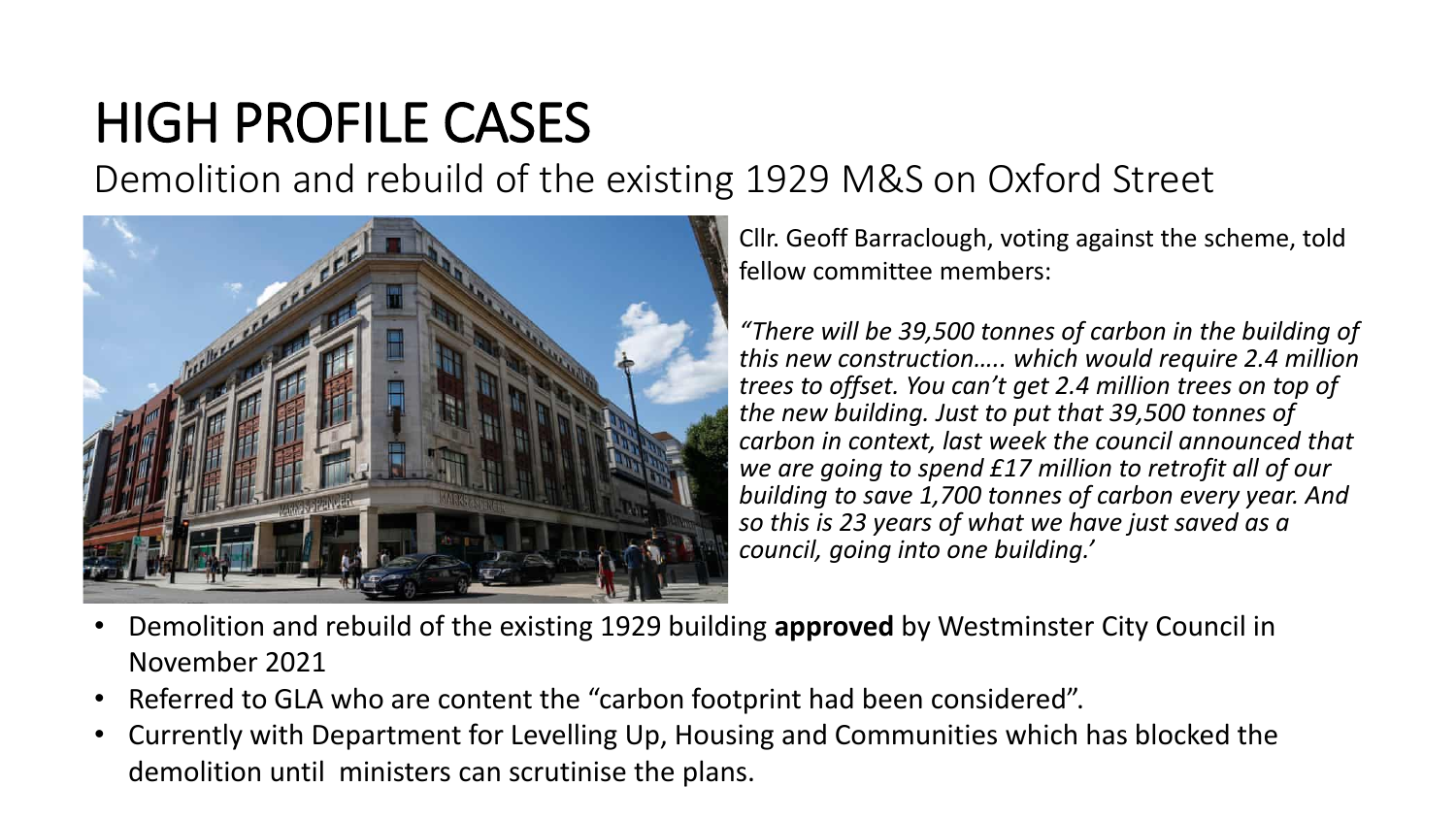# Norman Fosters 'Tulip' viewing platform



A new 305m high public cultural and tourist attraction designed by Lord Foster and planned to be built next to The Gherkin,

- Approved by City of London Planners Nov 2018
- GLA refused planning permission for the tower
- Developer appealed to DLUHC
- Unexpectedly rejected by DLUHC citing its "highly unsustainable concept of using vast quantities of reinforced concrete …only to enjoy a view".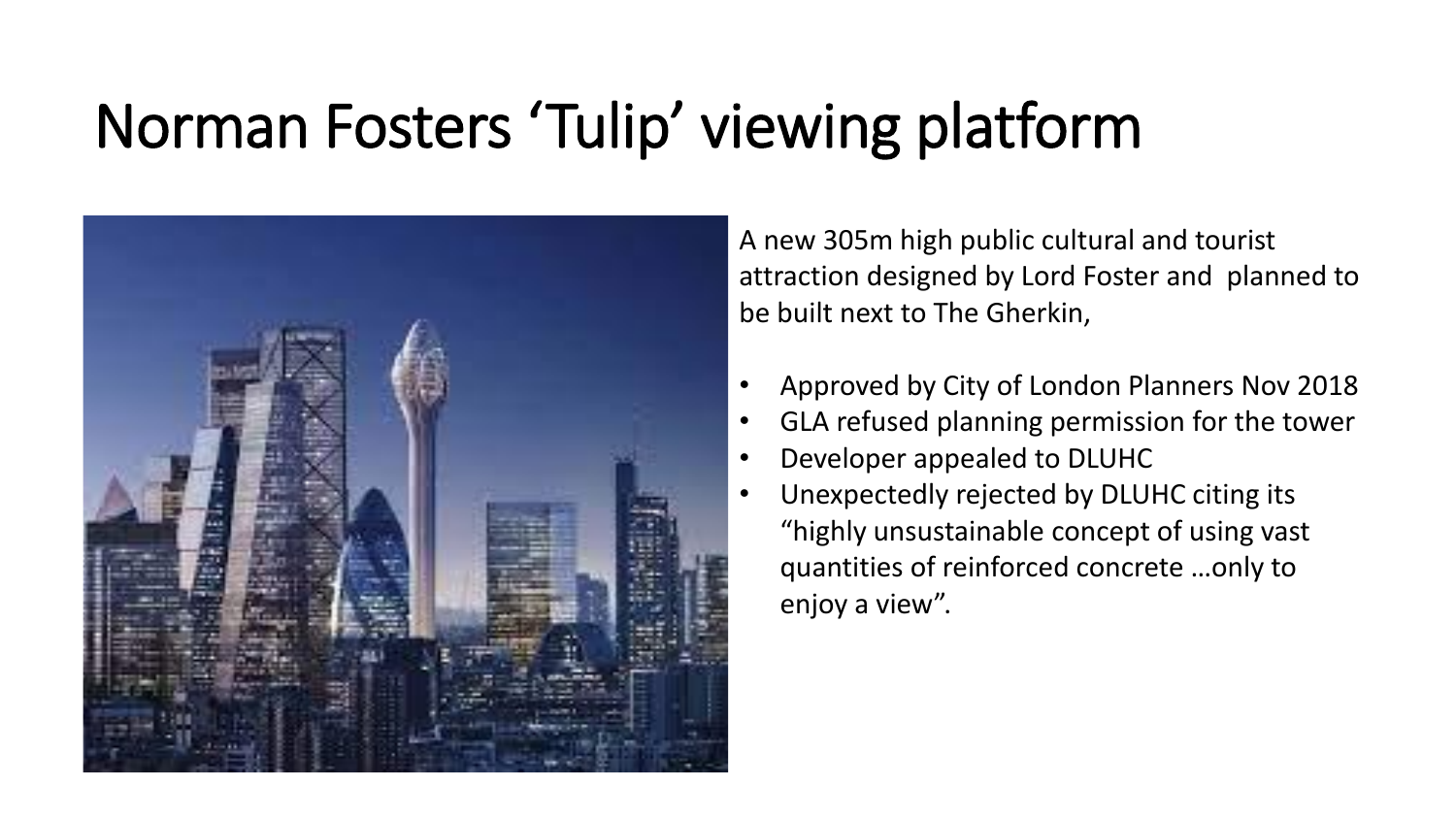### Hybrid – part retained, part new



- Private developer, Ashby Capital remodelled an outdated office building into a brand-new one resulting in significant energy and emission savings compared with building from scratch.
- 100% of total excavation waste has been diverted from landfill,
- 99% of total construction and demolition waste has been diverted from landfill,
- 100% of electricity comes from a renewable source,
- Re-purposing the building's existing frame has saved thousands of tonnes in CO2 emissions.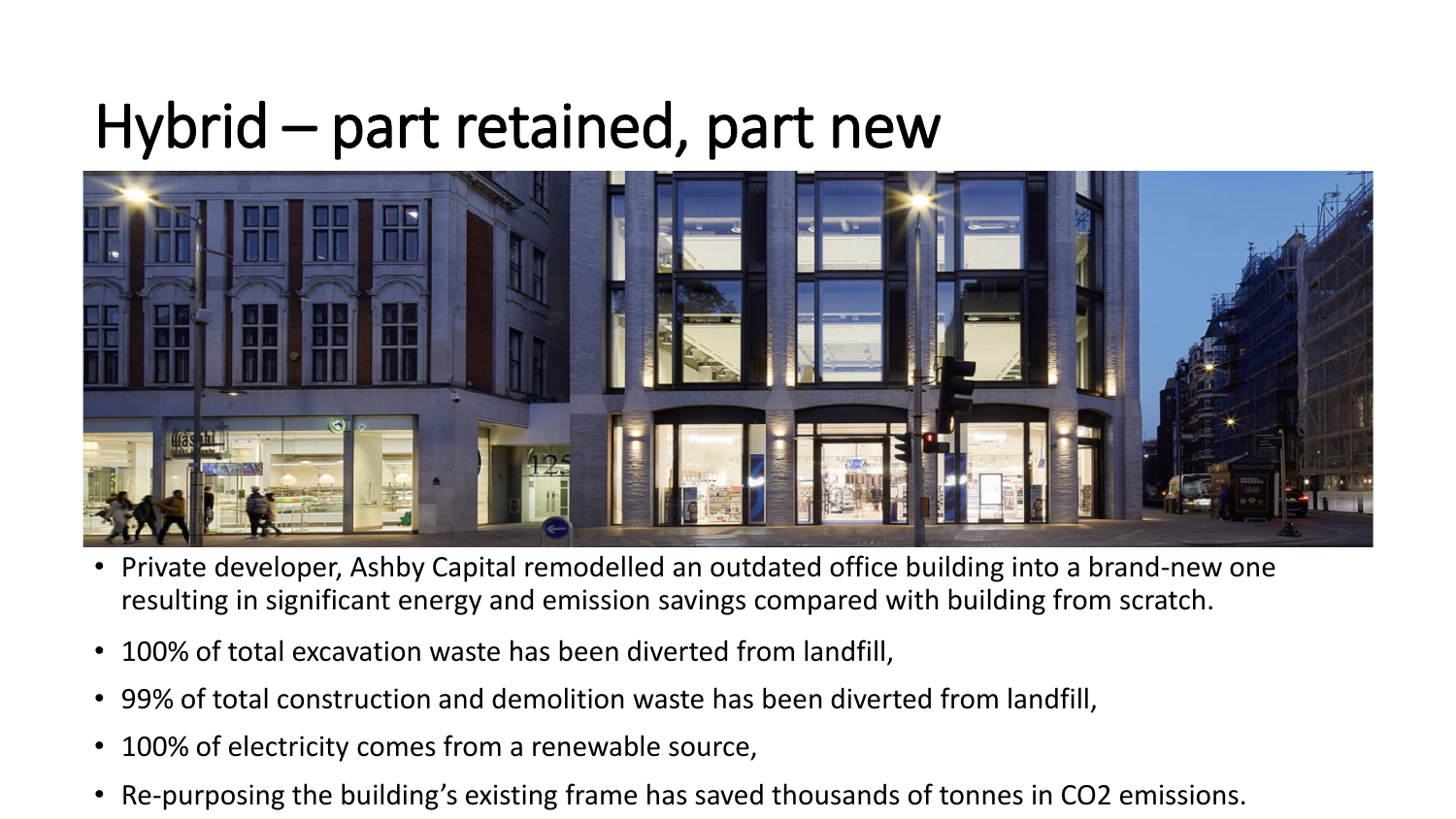### NEW BUILD VERSUS RETROFIT

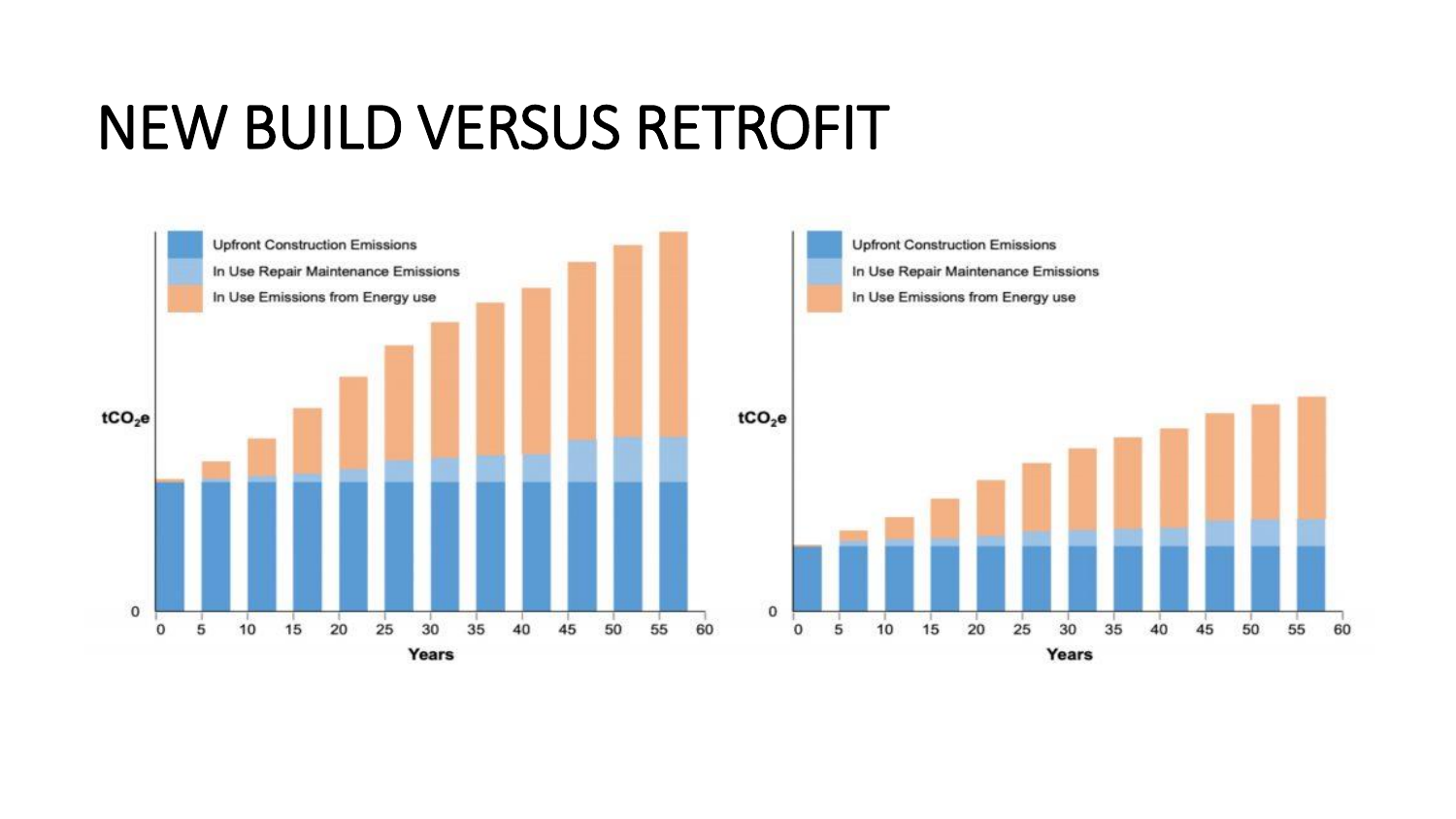# A REBUILD/RETROFIT CASE STUDY

Case study, by Historic Scotland for traditional 2 bedroomed cottage in Dumfries for 100-year life span



#### **3 options**

- 1. Leave it as it is  $\frac{1}{2}$  worst option the old house leaking energy like a sieve,
- 2. Knock it down and rebuild to carbon neutral standards – 80 tonnes of c02 produced made up  $of: -$ 
	- Walls 60%
	- Timber 14%
	- Pipework and drainage 9%
	- Floors 5%
	- Slate roof 5%
	- Photovoltaic panels 3%
	- Other 4%
- 3. Refurbish to carbon neutral standards carbon investment of 8 tonnes of CO2 - 10% of new build

**Once cost was taken into account, refurbishment became dramatically the most practical and attractive option, too.**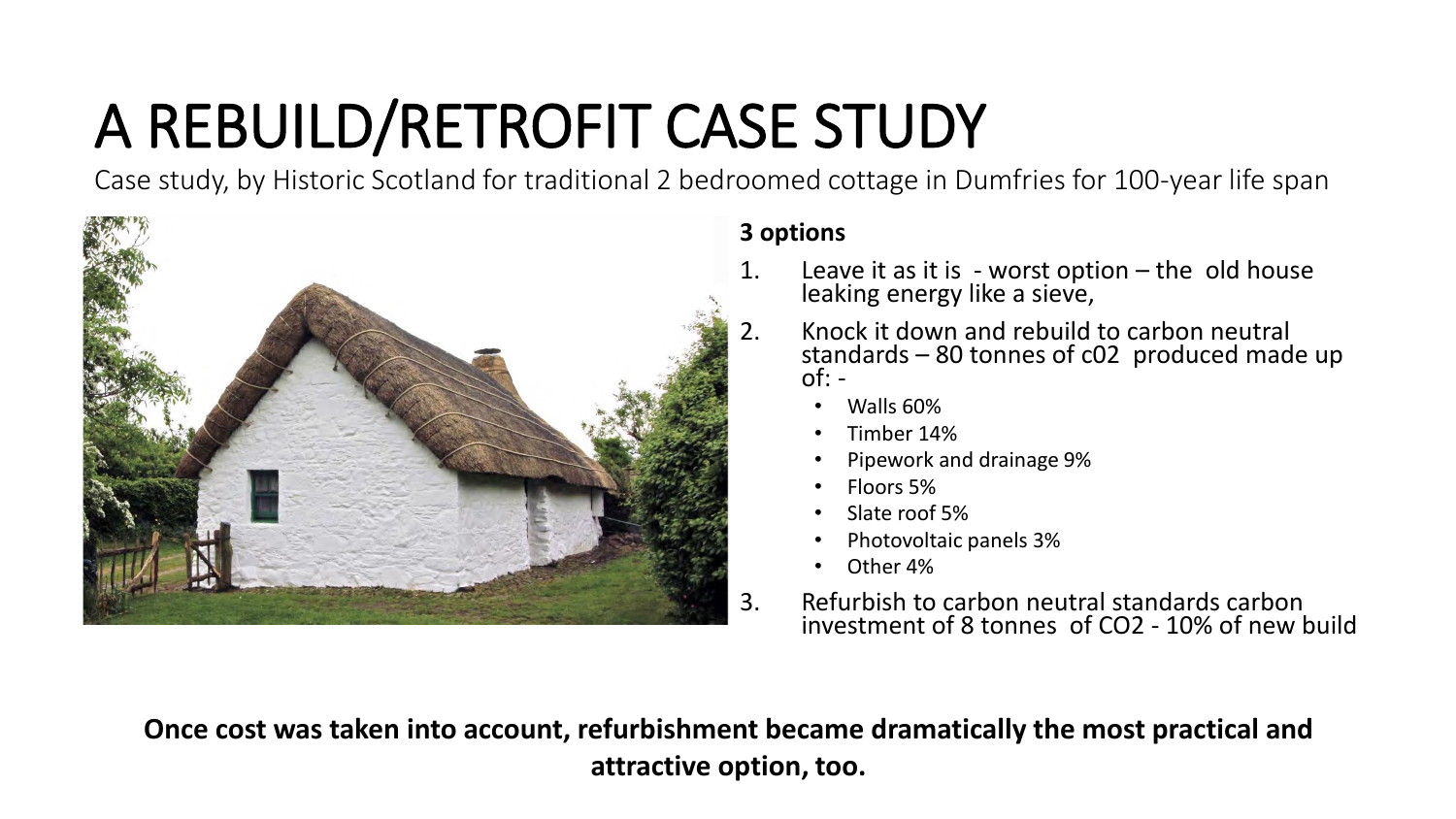# THE CHALLENGE FOR ARCHITECTS

Embodied carbon of building materials



Download: http://www.circularecology.com/ice-database.html

- Chart shows the embodied energy of various materials used in buildings.
- However the choice of materials is not straight forward
- Conflicts between embodied energy and other material characteristics
- For example good insulation materials can have other negative characteristics be flammable and toxic
- Whereas brick has an poor insulation characteristics whilst performing well on embodied energy

There is currently insufficient guidance on this, not helped by manufacturers who are keen to push their products.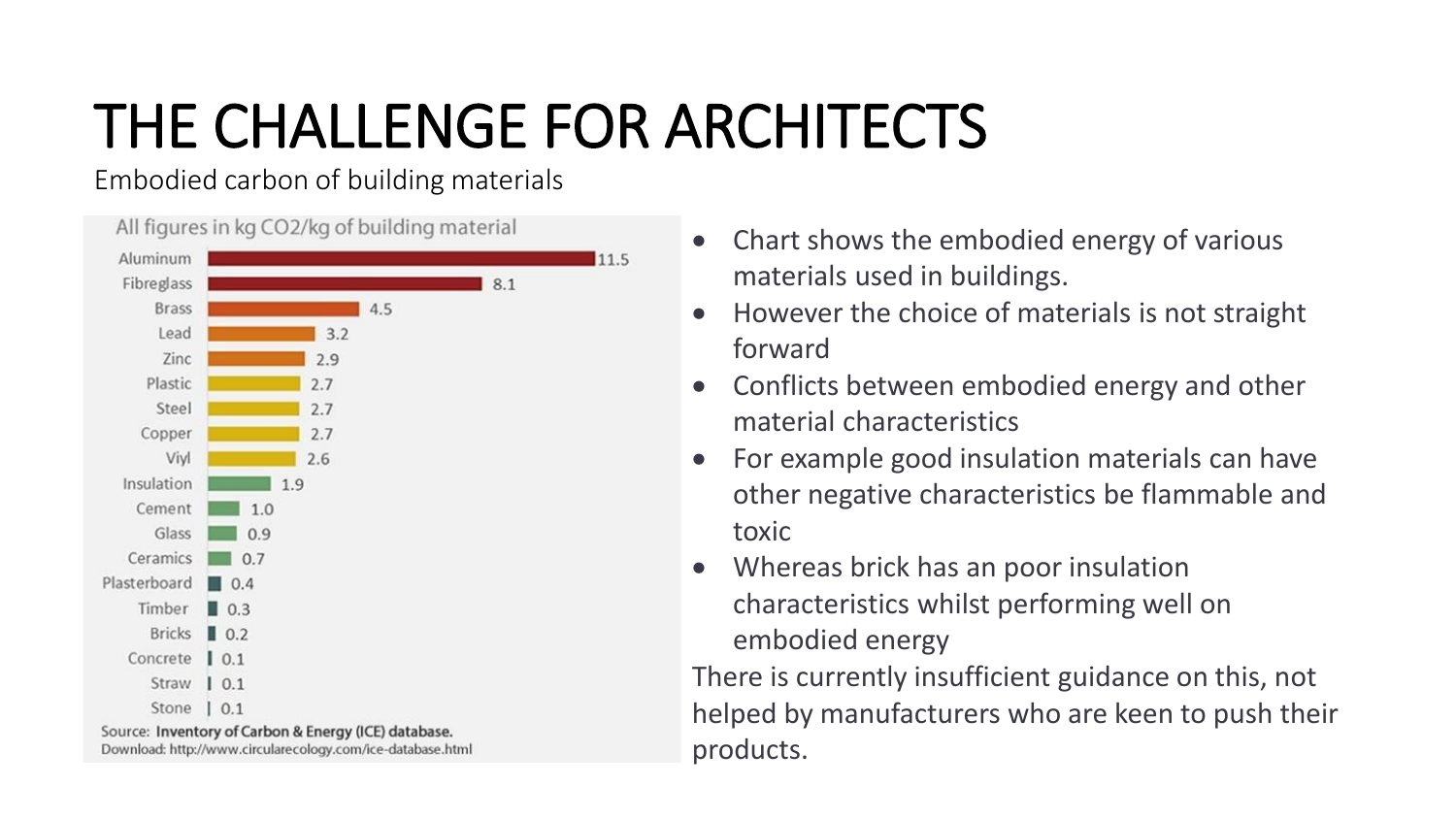### WHAT NEEDS TO BE DONE?



"Rising emissions in the buildings and construction sector emphasize the urgent need for a triple strategy to aggressively reduce energy demand in the built environment, decarbonize the power sector and implement materials strategies that reduce lifecycle carbon emissions,".

UN Environment Programme (UNEP)